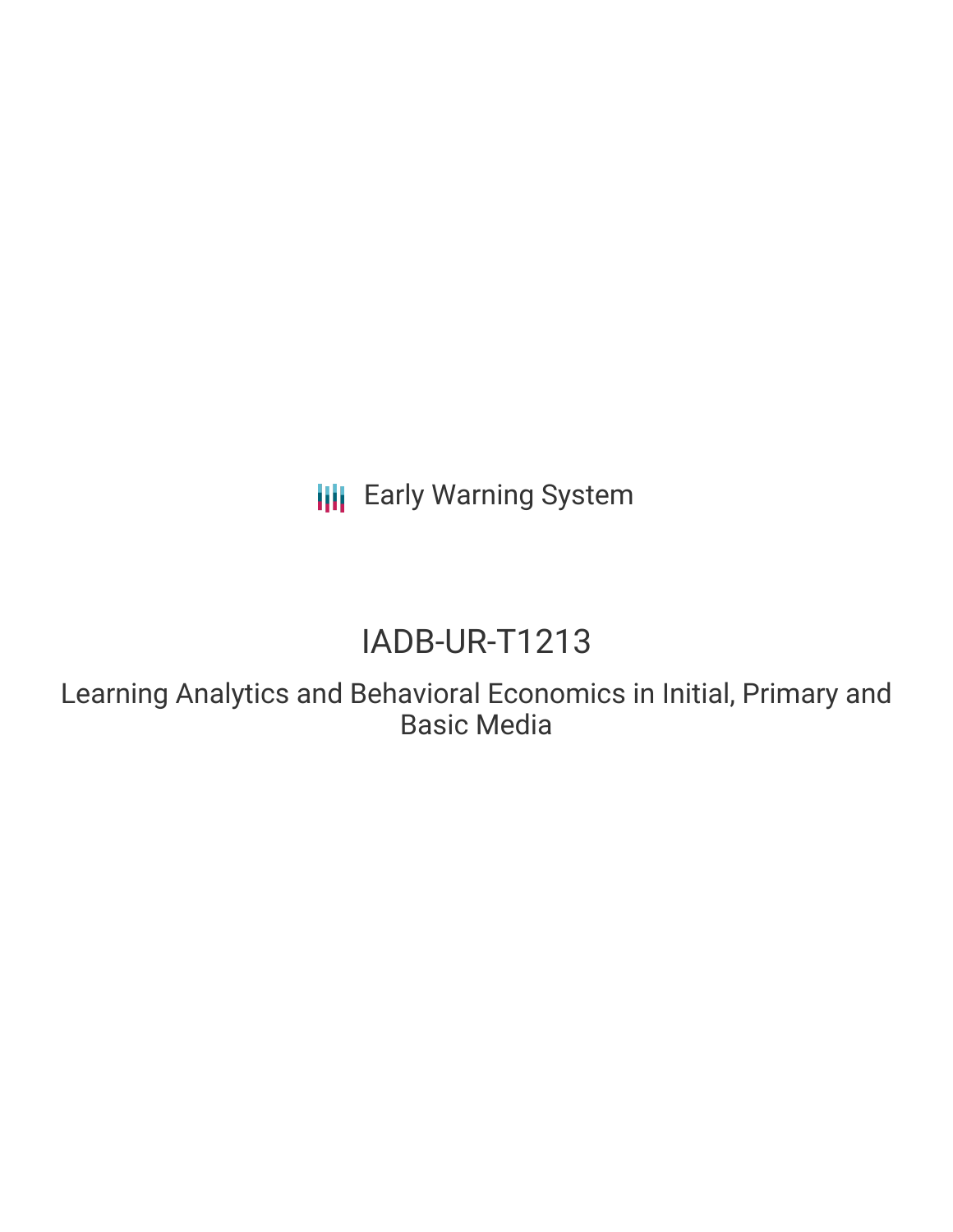

#### **Quick Facts**

| <b>Countries</b>               | Uruguay                                     |
|--------------------------------|---------------------------------------------|
| <b>Financial Institutions</b>  | Inter-American Development Bank (IADB)      |
| <b>Status</b>                  | Approved                                    |
| <b>Bank Risk Rating</b>        | С                                           |
| <b>Voting Date</b>             | 2019-12-16                                  |
| <b>Borrower</b>                | Government of Uruguay                       |
| <b>Sectors</b>                 | Education and Health, Technical Cooperation |
| <b>Investment Type(s)</b>      | Grant                                       |
| <b>Investment Amount (USD)</b> | $$0.10$ million                             |
| <b>Project Cost (USD)</b>      | $$0.10$ million                             |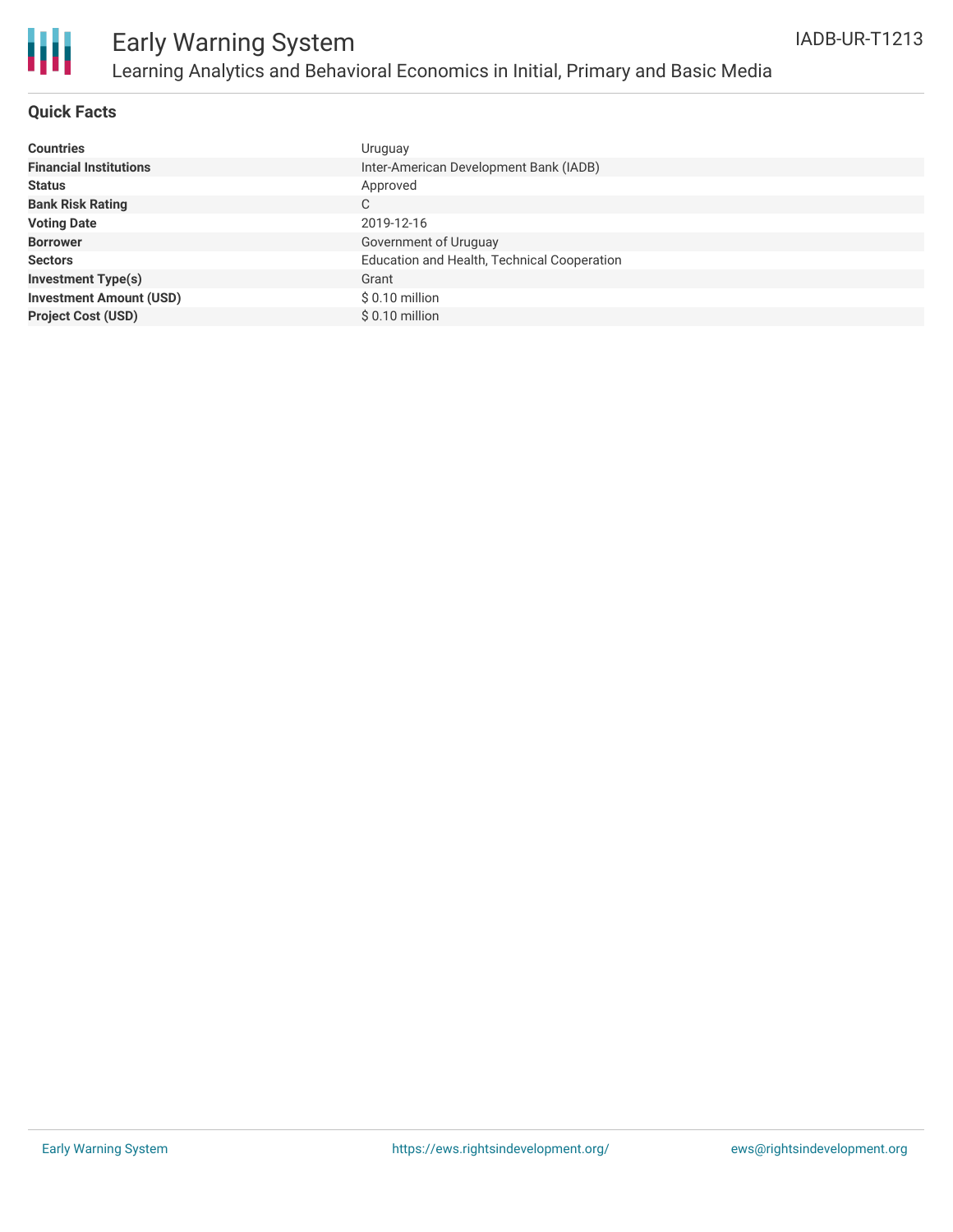

### Early Warning System Learning Analytics and Behavioral Economics in Initial, Primary and Basic Media

#### **Project Description**

The objectives of the TC are: i) to generate knowledge to improve the capacity to design and implement educational policies to improve the quality and protection of educational trajectories and, ii) to generate evidence about the impact of behavioral economics strategies in the use of educational platforms. Additionally, it will support the priorities of the dialogue agenda in Uruguay.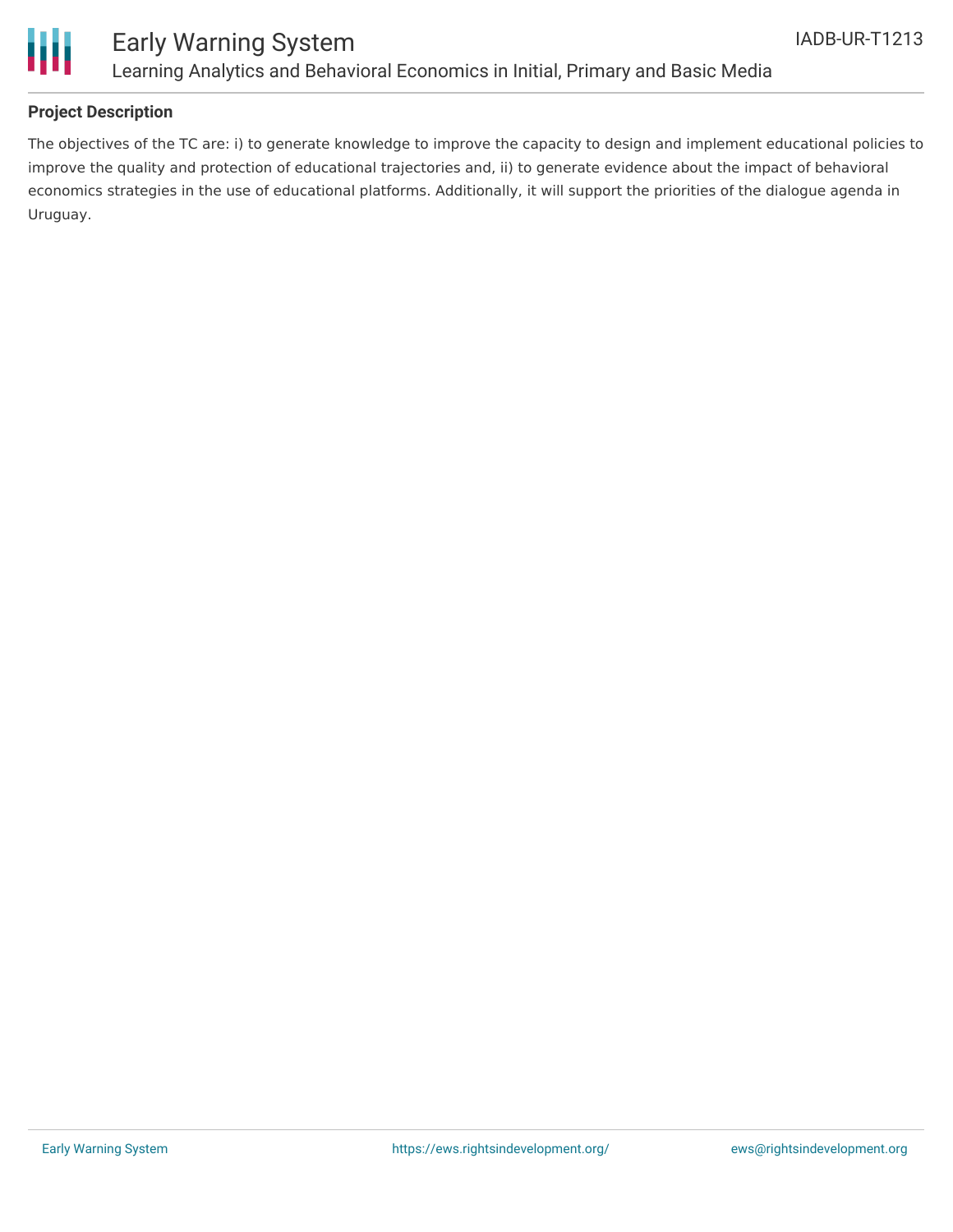

## Early Warning System Learning Analytics and Behavioral Economics in Initial, Primary and Basic Media

#### **Investment Description**

• Inter-American Development Bank (IADB)

Ordinary Capital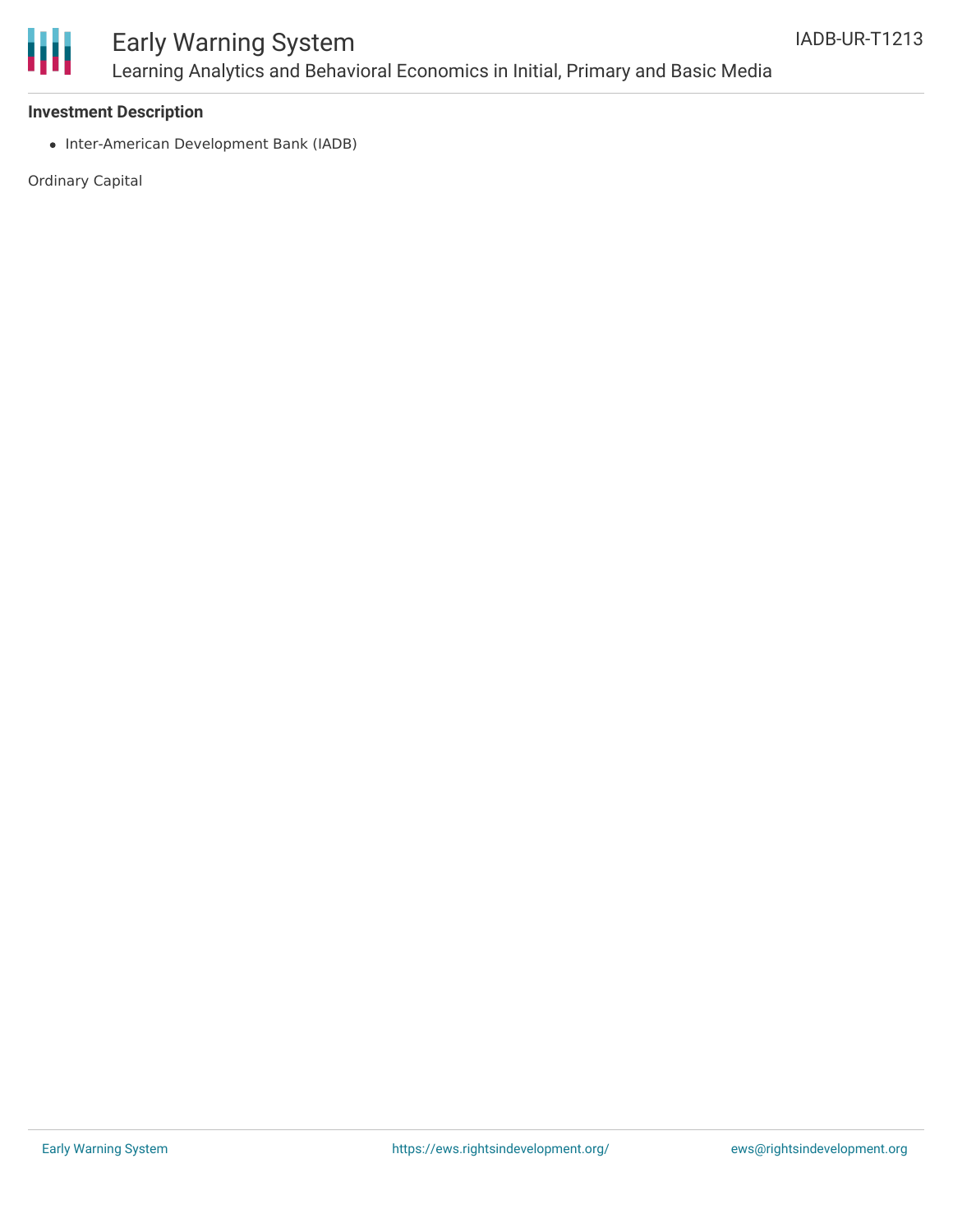

#### **Contact Information**

#### ACCOUNTABILITY MECHANISM OF IADB

The Independent Consultation and Investigation Mechanism (MICI) is the independent complaint mechanism and fact-finding body for people who have been or are likely to be adversely affected by an Inter-American Development Bank (IDB) or Inter-American Investment Corporation (IIC)-funded project. If you submit a complaint to MICI, they may assist you in addressing the problems you raised through a dispute-resolution process with those implementing the project and/or through an investigation to assess whether the IDB or IIC is following its own policies for preventing or mitigating harm to people or the environment. You can submit a complaint by sending an email to MICI@iadb.org. You can learn more about the MICI and how to file a complaint at http://www.iadb.org/en/mici/mici,1752.html (in English) or http://www.iadb.org/es/mici/mici,1752.html (Spanish).